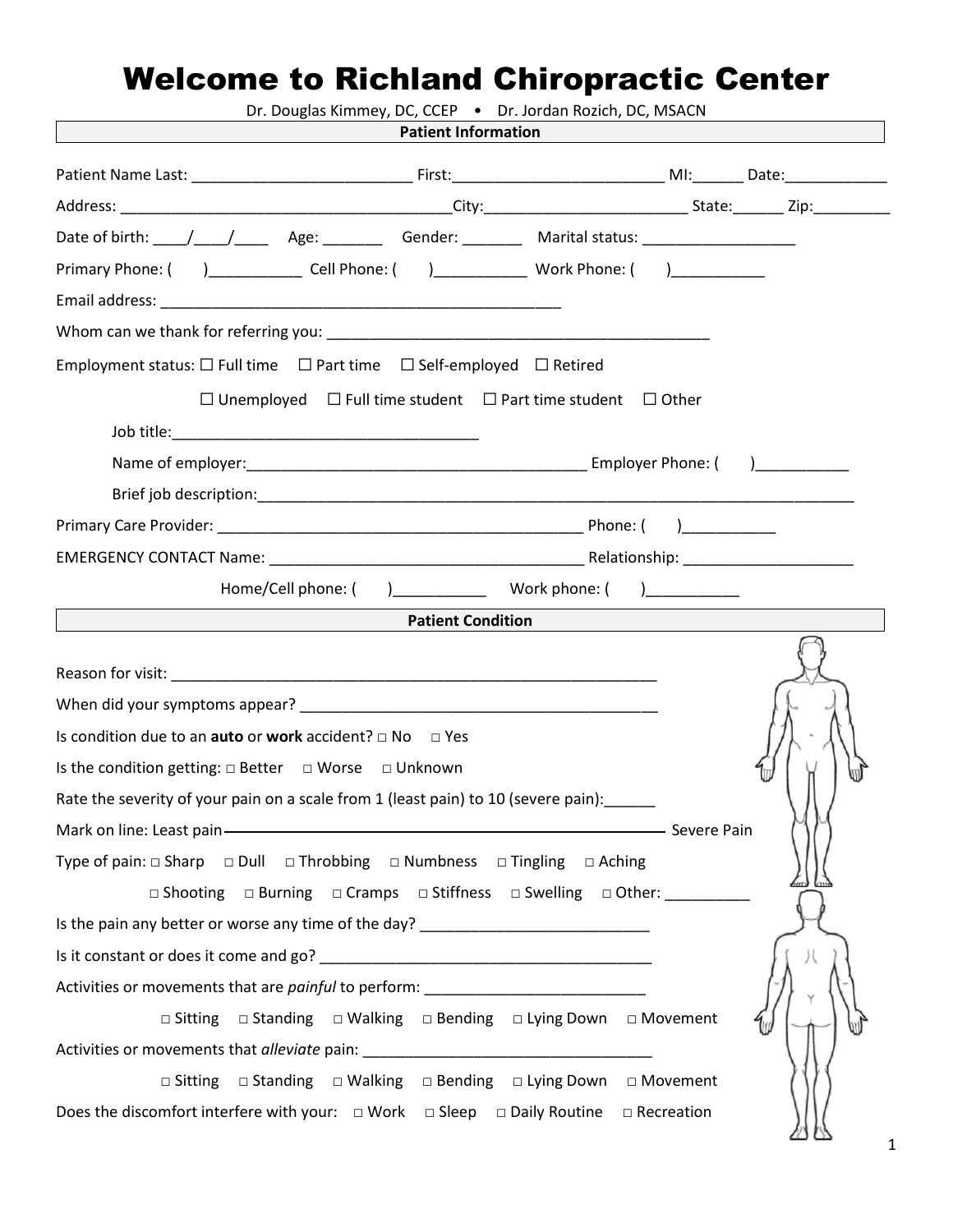| <b>Health History</b>                                                  |                                 |                                                                                                                |                                                                                                                       |  |  |
|------------------------------------------------------------------------|---------------------------------|----------------------------------------------------------------------------------------------------------------|-----------------------------------------------------------------------------------------------------------------------|--|--|
| What treatment have you already received for your condition?           |                                 |                                                                                                                |                                                                                                                       |  |  |
| $\Box$ Medications                                                     |                                 | □ Surgery □ Physical Therapy □ Chiropractic □ None □ Other:<br>□ 2011                                          |                                                                                                                       |  |  |
|                                                                        |                                 | Name of doctor(s) who have treated you for your condition: _____________________                               |                                                                                                                       |  |  |
|                                                                        |                                 | Have you had any testing or diagnostic imaging of the area of complaint or other regions? $\Box$ Yes $\Box$ No |                                                                                                                       |  |  |
| If yes, please explain:                                                |                                 |                                                                                                                |                                                                                                                       |  |  |
| Please check the appropriate boxes for any Past or Current conditions: |                                 |                                                                                                                |                                                                                                                       |  |  |
| $\Box$ AIDS/HIV                                                        | $\square$ Emphysema             | $\square$ Measles                                                                                              | $\Box$ Rheumatoid Arthritis                                                                                           |  |  |
| □ Alcoholism                                                           | $\Box$ Epilepsy                 | □ Migraine Headaches                                                                                           | $\Box$ Rheumatic Fever                                                                                                |  |  |
| $\Box$ Allergy shots                                                   | $\Box$ Fractures                | $\Box$ Miscarriage                                                                                             | □ Scarlet Fever                                                                                                       |  |  |
| $\Box$ Anemia                                                          | $\square$ Glaucoma              | □ Mononucleosis                                                                                                | $\Box$ STD                                                                                                            |  |  |
| $\Box$ Anorexia                                                        | $\sqcap$ Goiter                 | □ Multiple Sclerosis                                                                                           | □ Stroke                                                                                                              |  |  |
| $\square$ Appendicitis                                                 | □ Gonorrhea                     | $\Box$ Mumps                                                                                                   | □ Suicide Attempt                                                                                                     |  |  |
| $\Box$ Arthritis                                                       | $\sqcap$ Gout                   | $\Box$ Osteopenia                                                                                              | □ Thyroid Problems                                                                                                    |  |  |
| $\Box$ Asthma                                                          | □ Heart Disease                 | □ Osteoporosis                                                                                                 | $\square$ Tonsillitis                                                                                                 |  |  |
| □ Bleeding Disorders                                                   |                                 | $\Box$ Pacemaker                                                                                               | $\square$ Tuberculosis                                                                                                |  |  |
|                                                                        | $\Box$ Hepatitis                | □ Parkinson's Disease                                                                                          |                                                                                                                       |  |  |
| □ Breast Lump                                                          | $\Box$ Hernia                   |                                                                                                                | □ Tumors, Growths                                                                                                     |  |  |
| $\Box$ Bronchitis                                                      | □ Herniated Disc                | □ Pinched Nerve                                                                                                | □ Typhoid Fever                                                                                                       |  |  |
| $\square$ Bulimia                                                      | $\square$ Herpes                | $\Box$ Pneumonia                                                                                               | $\square$ Ulcers                                                                                                      |  |  |
| $\Box$ Cancer                                                          | □ High Blood Pressure           | $\Box$ Polio                                                                                                   | □ Vaginal Infections                                                                                                  |  |  |
| □ Chemical Dependency                                                  | □ High Cholesterol              | □ Prostate Problem                                                                                             | □ Whooping Cough                                                                                                      |  |  |
| □ Chicken Pox                                                          | □ Kidney Disease                | $\Box$ Prosthesis                                                                                              | $\Box$ Other                                                                                                          |  |  |
| $\square$ Diabetes                                                     | □ Liver Disease                 | □ Psychiatric Care                                                                                             |                                                                                                                       |  |  |
| If needed, explain any of the marks above:                             |                                 |                                                                                                                |                                                                                                                       |  |  |
| Are you pregnant? $\square$ No                                         | $\square$ Yes<br>Due Date:      |                                                                                                                |                                                                                                                       |  |  |
|                                                                        | <b>Description</b>              |                                                                                                                | <b>Date</b>                                                                                                           |  |  |
| Falls                                                                  |                                 |                                                                                                                |                                                                                                                       |  |  |
| Major Injuries                                                         |                                 |                                                                                                                |                                                                                                                       |  |  |
| <b>Broken Bones</b>                                                    |                                 |                                                                                                                |                                                                                                                       |  |  |
| Surgeries                                                              |                                 |                                                                                                                |                                                                                                                       |  |  |
| <b>Lifestyle Habits</b>                                                |                                 |                                                                                                                |                                                                                                                       |  |  |
| Exercise:<br>$\square$ None                                            |                                 | □ 1-2 times/week □ 3-4 times/week □ over 4 times/week                                                          |                                                                                                                       |  |  |
|                                                                        |                                 |                                                                                                                |                                                                                                                       |  |  |
|                                                                        |                                 |                                                                                                                |                                                                                                                       |  |  |
| Smoking: □ No □ Yes Packs/day _________<br>Alcohol:                    | □ No □ Yes Drinks/week ________ |                                                                                                                |                                                                                                                       |  |  |
|                                                                        |                                 |                                                                                                                |                                                                                                                       |  |  |
| Coffee/caffeine: $\square$ No $\square$ Yes                            | Cups/day_________               |                                                                                                                |                                                                                                                       |  |  |
| Stress Levels: □ Low □ Med □ High                                      | Reason:                         |                                                                                                                |                                                                                                                       |  |  |
|                                                                        |                                 |                                                                                                                | Diet: On a scale from 1 (least healthy) to 10 (most healthy), how healthy is your diet (circle)? 1 2 3 4 5 6 7 8 9 10 |  |  |
|                                                                        |                                 |                                                                                                                |                                                                                                                       |  |  |
| <b>Medications</b>                                                     |                                 | <b>Allergies</b>                                                                                               | <b>Vitamins/Herbs/Minerals</b>                                                                                        |  |  |
|                                                                        |                                 |                                                                                                                |                                                                                                                       |  |  |
|                                                                        |                                 |                                                                                                                |                                                                                                                       |  |  |
|                                                                        |                                 |                                                                                                                |                                                                                                                       |  |  |
|                                                                        |                                 |                                                                                                                |                                                                                                                       |  |  |

| ٠ |
|---|
| I |
|   |
|   |
|   |